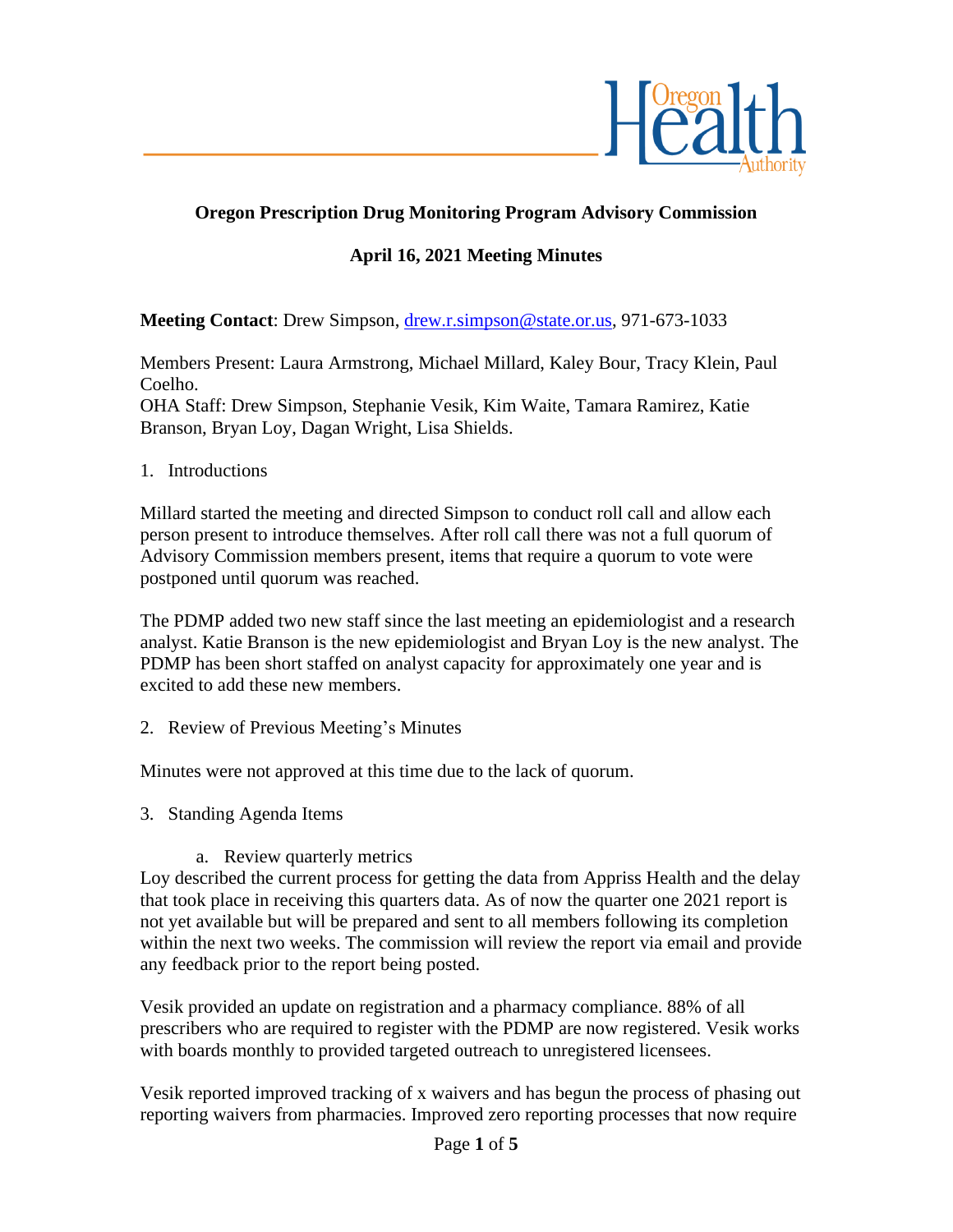little effort from pharmacies has made it less burdensome and removed the justification for pharmacy waivers.

Vesik described her efforts to remove access from accounts that have not been used in an excessive amount of time. Primarily this recent effort has been focused on pharmacists that have not used their account in nearly a year. Those pharmacists were emailed prior and given an opportunity to request their account be kept open.

Millar asked if removing these pharmacists will hurt the programs ability to fulfil the registration mandate. Vesik pointed out that pharmacists are not covered under the mandate since most do not have a DEA registration but that she also does remove dormant prescriber account periodically which does impact that number. The rationale being that it is best practice to improve security and removed infrequently used points of access. Millard recommended reporting use and registration clearly to show progress on the mandate and ensure that the 88% is correctly interpreted by stakeholders.

b. Research study updates

Loy gave a research study update. There are currently four open data request and one active data project.

The PDMP team is currently working on a project to link the northern tribal data with the PDMP to identify and analyze prescribing patterns. This project has a number of challenges that must be addressed to ensure all data protections are in place. The team is revising their request to align with the PDMP requirements and will resubmit the request. The PDMP analysts are working diligently to allow access to researchers to leverage the PDMP to full effect while also proactively protecting the data from any potential misuse or reidentification.

Millard requested an update on all projects that are ongoing. It is difficult for the Commission to track ongoing research with only verbal quarterly updates. Simpson committed to sending a list of all ongoing projects to the commission following the meeting along with the minutes and the quarterly report. Simpson suggested the commission review the quarterly report when sent out and recommend any changes to improve interpretation.

### 4. Legislative Session Update

#### a. Current bills

Simpson provided an update on the bills being considered. This session has been atypical due to COVID and significantly less active. There are two bills related to the PDMP. The fee increase bill that would change the fee from \$25 to \$35 is currently with ways and means and passed out of the healthcare committee with a surprising amount of support and a do-pass recommendation. Bill is straightforward and expected to pass.

The second bill would change the fund type that holds the PDMP funds. The new fund type would allow PDMP funds to be comingle with other OHA funds to prevent shortfalls between large payments from boards. There was significant opposition from the commission at the last meeting to this bill unless there are specific protections keeping the funds for PDMP from being used for non-PDMP purposes. Based on that feedback, Simpson and Waite communicated the recommended language change to the legislative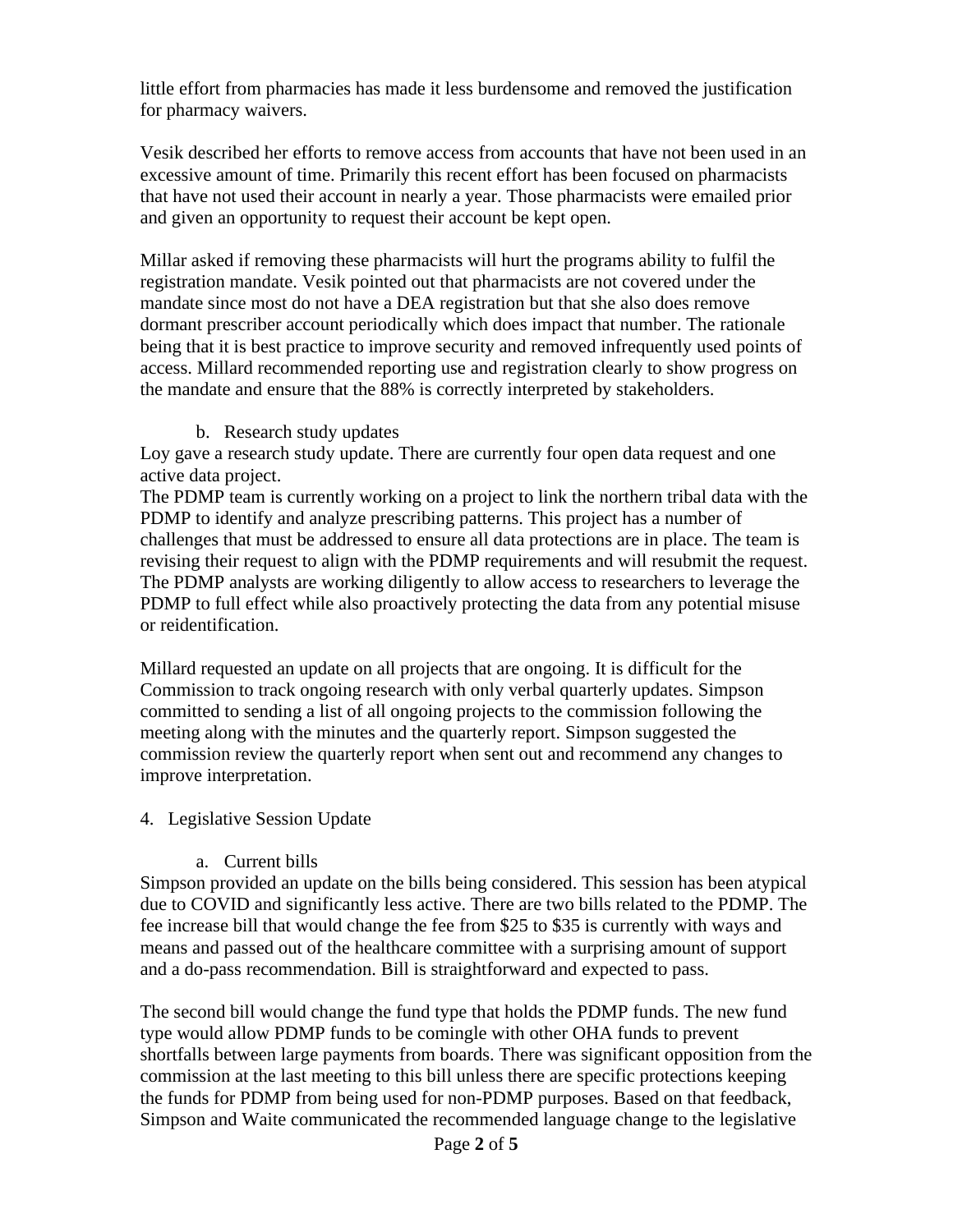office and an amendment was engross that added stipulations limiting use of fund deposited in that fund to activities listed in the PDMP statute. Chair Apgar reviewed the revised language and was satisfied with the change.

## b. Funding Letter to the Office of the Director of OHA

The commission reviewed the letter that was written by Chair Apgar following the discussion at the previous meeting. Coelho pointed out the importance of identifying free riders that are benefiting from the PDMP without contributing to its funding. Mainly that would be payers with no CCO involvement. Coelho and Millard discussed whether specific groups should be called out in the letter.

McIlveen commented that the letter says there has been a decrease in morbidity but there hasn't been a real decrease. Klein pointed out that recently there hasn't been a decline but since the establishment of the PDMP there has been a large decrease.

After discussion, the commission agreed to add Medicare advantage specifically to the letter and explicitly state that the payer community has benefited financially from the PDMP.

The commission voted to accept this letter and it passed unanimously. The Commission asked that the letter be sent as soon as possible to the OHA director. Simpson committed to making the final edits and providing the final version to Chair Apgar to send on immediately following the meeting.

## 5. MES funding update

Simpson gave an update on efforts to secure alternate funding outside of the proposed fee increase. Currently Oregon PDMP uses HITECH (federal) funding to fund some program activities including integration. HITECH funding is ending September 2021 and there will be a new funding opportunity through Medicaid Enterprise Services, this funding will be 75/25 and will be eligible to be used for operational spending whereas HITECH was for system DDI only. In order to be eligible to apply for this fund the PDMP must become Medicaid certified by demonstrating it performs adequate functions and collects all the minimum fields.

There has been a delay in the application due to the requirement that a certified state must be sharing data with all its bordering states. California is not currently sharing data with any state; however, Oregon was granted an exception and obtained a letter of support from California indicating they will be sharing with Oregon once they begin sharing data in 2022.

The fee increase will provide long term sustainability, but the budget will take several years to increase since licensees renew every other year for many boards. In the interim, the PDMP will continue to apply for alternate funding through grants to bolster the budget.

Coelho asked if there is any indication if they settlement from Purdue Pharma will be used to fund the PDMP. At this point there has been word on how those funds will be used.

## 6. Old Business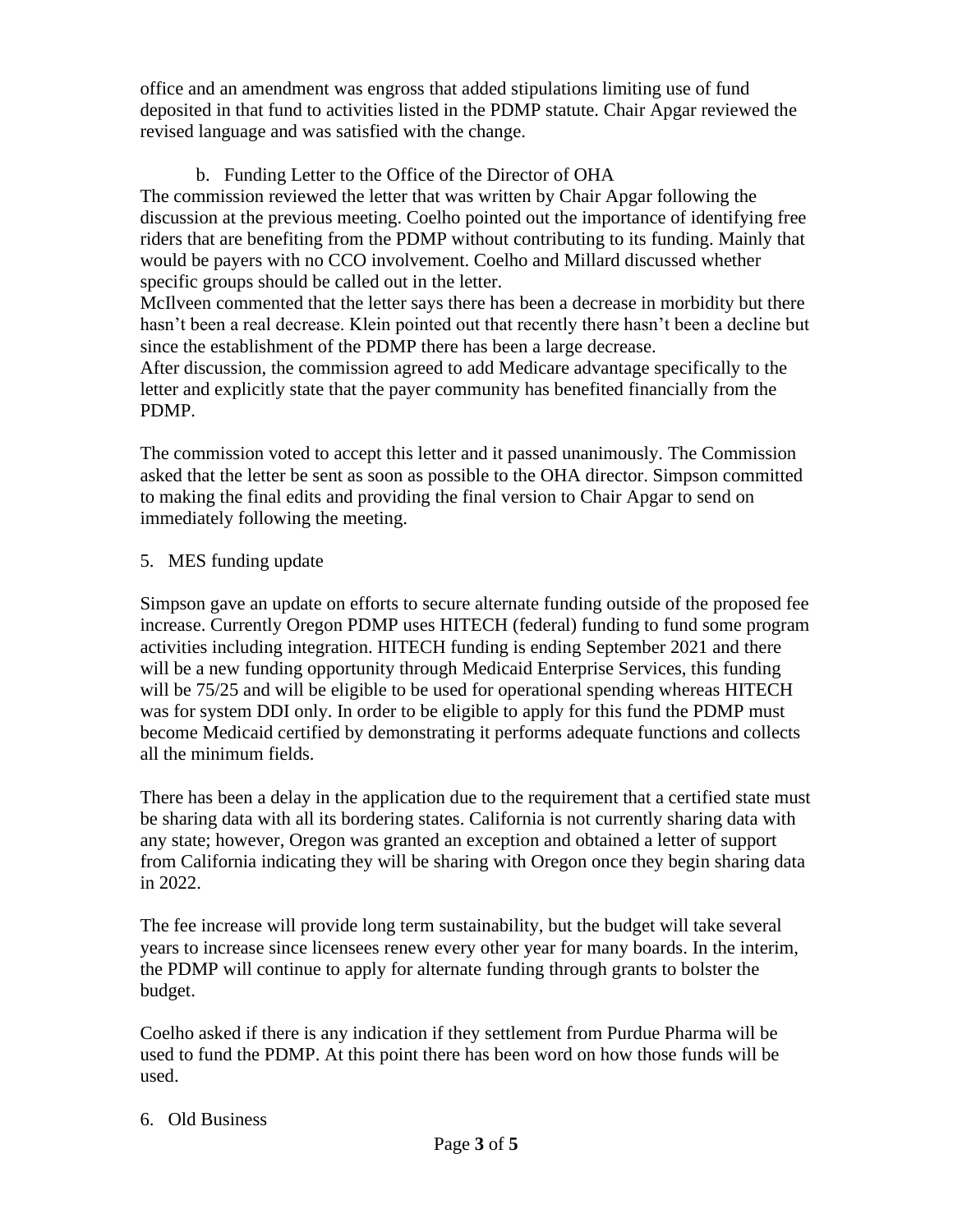### a. Harold Rogers update

Waite gave an update on the Harold Rogers grant. There was a slow start on the work under the Harold Roger grant due to a delay in funds being awarded from BJA.

There are three goals under Harold Rogers. Improved surveillance of amphetamine prescribing, standardization of pharmacy compliance, and evaluation of PDMP integration and the peer comparison report implementation.

The PDMP recently onboarded new analyst staff who will be integral to accomplishing this work and are excited to have high quality staff on board.

b. Peer Comparison Reports update

Simpson provided an overview of the statute change that allowed peer comparison reports to be sent to all prescribers and the creation of the Prescriber Practice Review subcommittee. Simpson shared an example report that will be moved into production on April 27<sup>th</sup>. There are four criteria displayed on the report showing how the prescribers prescribing compares to others within their same specialty.

For most prescribers this will not be very interesting since they will be near the average but will be very useful for outlier prescribers that prescribe far above the average for their specialty.

Coelho recommended that if there is push back from prescribers it would be appropriate to point out this is just the same data they could see through their patient alerts. There shouldn't be too many surprised prescribers.

- 7. New Business
	- a. IT Contract RFP

Simpson informed the commission that the current IT contract expires January 2023 and the program will be beginning the RFP process to select a new IT vendor to provide the PDMP IT system. No more contract extensions are allowed so a full RFP is required. This cannot be submitted as a sole source.

Millard would like the commission to be kept informed through out the process and allowed to weigh in on the decision before a vendor is selected. Simpson will regularly communicate with the commission and indicated that bridging current functionality will be a primary focus of the proposals.

### 8. Open Issues

Quorum was reached during the meeting, acting Chair Millard proposed the minutes be accepted, Armstrong seconded, and they were accepted as written.

9. Public Comment

No public comment.

10. Next Meeting Date: July 16<sup>th</sup> 2021